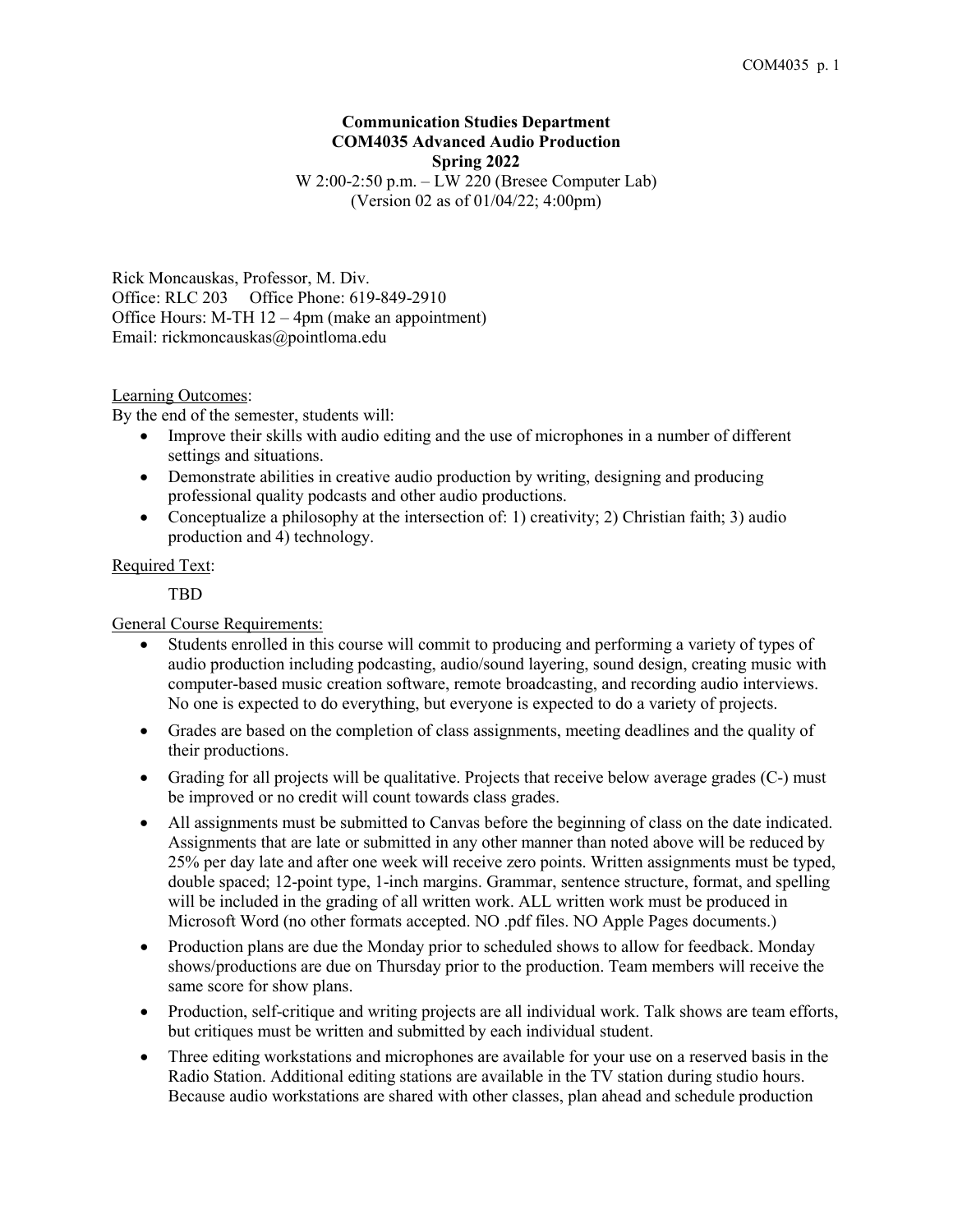and editing time early. Editing stations are only available at posted days and times that coincide with the days and times the Radio and TV stations are open. The inability to secure equipment or editing time due to lack of planning is not an excuse for not completing an assignment.

- Portable digital audio recorders are available for check-out from the TV studio. Use the sign-up sheets on the bulletin board in the hallway outside the TV studio (across from PointRadio) for scheduling editing time and for reserving mics, headphones, portable recorders and other miscellaneous recording equipment.
- Reserve equipment in the manner prescribed by the TV & Radio studios.
- Student projects will be played in class for group discussion and shared with future classes as examples.

# Attendance:

- Attendance will be taken in all classes. For purposes of grading in this class, students will be allowed absences (for any reason) equal to one week's class sessions.
- As noted in the university catalog, students who miss 10% of class sessions will be reported to the Vice Provost of Academic Administration. Missing 20% of class sessions will result in the student being de-enrolled from this course. This rule will be strictly enforced. Missing two classes puts you OVER the 10% threshold. Missing three classes puts you AT the 20% threshold.
- The communication industry is time sensitive. Professionals in this business succeed or fail depending on their ability to meet deadlines and follow through on their commitments. Now is an excellent opportunity to develop good habits. With this in mind, students are expected to be on time to class and to turn assignments in "on-time/on-deadline."
- Attendance in class means that you are fully attending to the course. Students, who choose to use their cell phone, engage in irrelevant and disruptive conversations, study for their next class, etc… will be counted as absent for that day. There are no exceptions to this policy, so please do not ask.
- In the event that you miss class, you will be expected to get notes, handouts, and assignments from someone in class. **Do NOT ask me for notes.** You are responsible for missed material and should try to make a friend or two in this class that you can count on. All relevant assignments  $\&$ information can be found on the Canvas page for this class by semester week.
- It is the student's responsibility to maintain his or her class schedule. Should the need arise to drop this course (personal emergencies, poor performance, etc.), the student has the responsibility to follow through (provided the drop date meets the stated calendar deadline established by the university), not the instructor. Simply ceasing to attend this course or failing to follow through to arrange for a change of registration (drop/add) may result in a grade of F on the official transcript.

# Technology Policy

Personal computers are permitted for taking notes. The use of cell phones in class is conditional on their use being relevant to the class. If students abuse this allowance, disciplinary action will be taken. Making audio or video recordings of class sessions are not allowed. Students may not mass distribute any course materials or content in any form (print or online) without permission of the instructor.

# Notice to Students with Disabilities

While all students are expected to meet the minimum academic standards for completion of this course as established by the instructor, students with disabilities may require academic accommodations. At Point Loma Nazarene University, students requesting academic accommodations must file documentation with the Disability Resource Center (DRC), located in the Bond Academic Center. Once the student files documentation, the Disability Resource Center will contact the student's instructors and provide written recommendations for reasonable and appropriate